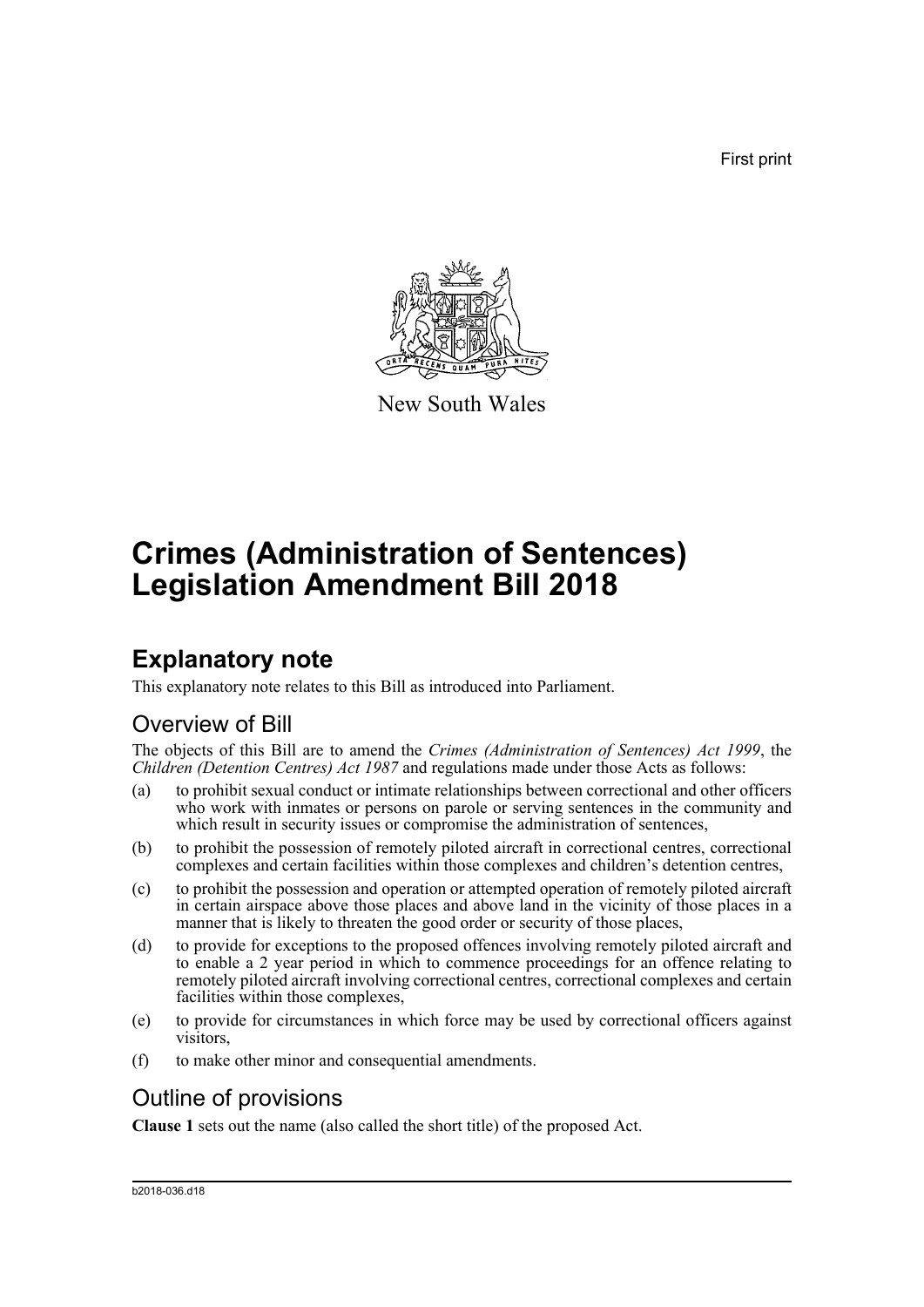**Clause 2** provides for the commencement of the proposed Act (other than a law revision amendment) on the date of assent to the proposed Act.

### **Schedule 1 Amendment of Crimes (Administration of Sentences) Act 1999 No 93**

#### **Offences**

**Schedule 1** [2] inserts provisions that make it an offence for a correctional employee to engage in sexual conduct or an intimate relationship with an inmate or a person who is the subject of a community-based sentencing order or a parole order if the conduct or relationship causes a risk or potential risk to the safety or the security or the good order and discipline of a correctional centre or correctional complex. It will also be an offence if the conduct or relationship compromises the proper administration of a sentence or any such order. The provisions will apply to correctional officers, other staff members of Corrective Services NSW and certain employees of private operators of correctional centres. An intimate relationship is defined as a relationship between 2 or more persons involving sexual conduct or other physical expressions of affection, or the exchange of written or other communications of a sexual or intimate nature, or both. It will not be an offence if the correctional employee does not know that a person is an inmate or subject to a community-based sentencing order or a parole order.

#### **Schedule 1 [3]** inserts a definition of *remotely piloted aircraft*.

**Schedule 1 [4]** provides that the onus of proof is on the defendant to prove that the defendant had a lawful excuse if an element of an offence relating to a place of detention prohibits a person from doing something without a lawful excuse.

**Schedule 1 [5]** makes it an offence, without lawful excuse, to have a remotely piloted aircraft in the person's possession in a correctional centre, correctional complex or a residential facility or transitional centre prescribed by the regulations and located in or near a correctional centre or correctional complex. A court may, on conviction, order that the remotely piloted aircraft be forfeited to the Crown. The amendment also inserts offences of being in possession of a remotely piloted aircraft within the airspace at or below 400 feet above any of those places or above land in the vicinity of those places and of operating or attempting to operate a remotely piloted aircraft in that airspace in a manner that threatens or is likely to threaten the good order or security of those places. There will be a defence to the offence of possessing a remotely piloted aircraft in the airspace if it is not for a purpose that threatens or is likely to threaten the good order or security of the place. It will not be an offence, in any case, if a person does the acts prohibited by the proposed offences for a purpose prescribed by the regulations, with the authorisation of a person, or a member of a class of persons, prescribed by the regulations or for a reason prescribed by the regulations.

**Schedule 1 [9]** provides that proceedings for the proposed offences relating to remotely piloted aircraft must be commenced no later than 2 years after the facts first come to the attention of the Commissioner of Corrective Services.

#### **Powers of correctional officers**

**Schedule 1 [6]** removes the ability of a non-correctional member of staff to carry out a search of a person who is suspected of committing an offence. **Schedule 1 [8]** makes a consequential amendment.

**Schedule 1 [7]** authorises the use of force (subject to specified limitations) by correctional officers against visitors to protect the officers or other persons from attack or harm, to prevent damage to a place of detention, to prevent unlawful entry or attempts to free an inmate, to remove a visitor who has not complied with a request to leave a place of detention and for the purpose of exercising existing powers (including powers of search, arrest and detention). The amendment also authorises correctional officers to use handcuffs or other equipment prescribed by the regulations for the purpose of restraining a visitor. A report must be given to the governor of a place of detention by a correctional officer who uses force as soon as practicable after the force is used.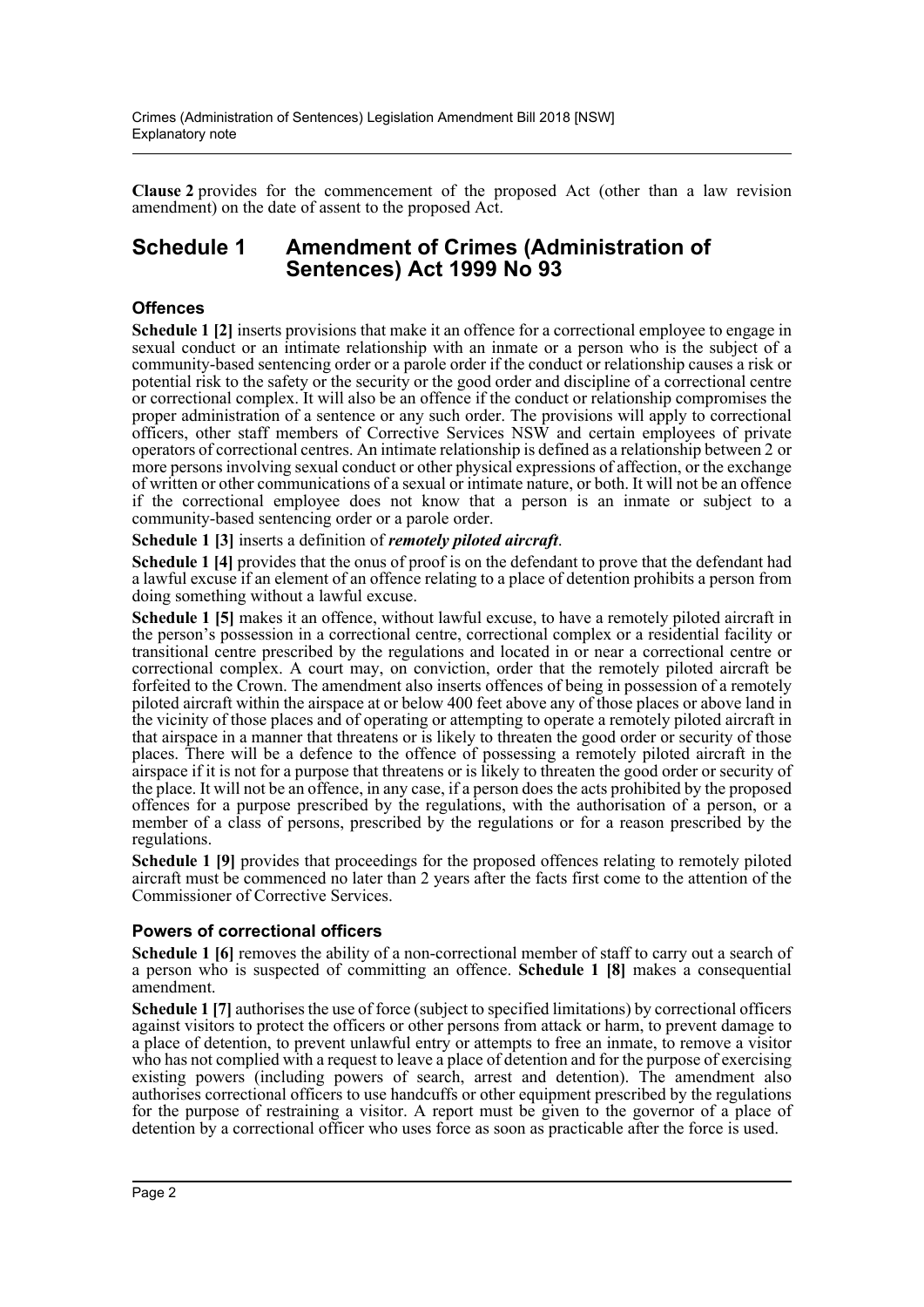#### **Law revision**

**Schedule 1 [1]** re-inserts a reference to re-integration home detention orders in a provision that enables warrants of commitment to be issued when community-based sentencing orders are revoked. The reference was inadvertently omitted and the amendment will be taken to have commenced on the day the reference was omitted.

**Schedule 1 [10]** validates warrants of commitment issued, before the amendment made by Schedule 1 [1], in relation to offenders whose re-integration home detention orders were revoked.

#### **Schedule 2 Amendment of Children (Detention Centres) Act 1987 No 57**

**Schedule 2 [1]** inserts a definition of *remotely piloted aircraft*.

**Schedule 2 [2]** makes it an offence to have, without lawful excuse, a remotely piloted aircraft in the person's possession in a detention centre. The amendment also inserts offences of being in possession of a remotely piloted aircraft within the airspace at or below 400 feet above a detention centre or above land in the vicinity of a detention centre and of operating or attempting to operate a remotely piloted aircraft in that airspace in a manner that threatens or is likely to threaten the good order of a detention centre. It will be a defence to the offence of possessing a remotely piloted aircraft in the airspace if it is not for a purpose that threatens or is likely to threaten the good order or security of the detention centre. It will not be an offence, in any case, if a person does the acts prohibited by the proposed offences for a purpose prescribed by the regulations, with the authorisation of a person, or a member of a class of persons, prescribed by the regulations or for a reason prescribed by the regulations.

### **Schedule 3 Amendment of Crimes (Administration of Sentences) Regulation 2014**

**Schedule 3 [1]** enables a correctional officer to use flexicuffs to restrain a visitor to a place of detention in circumstances where the officer is authorised to use force in relation to the visitor.

**Schedule 3 [2]** prescribes the circumstances in which it will not be an offence to possess or operate or attempt to operate a remotely piloted aircraft in or near a correctional centre or other place of detention. The circumstances include where a person is in possession of or operating a remotely piloted aircraft for law enforcement purposes as an officer of or person acting on behalf of a law enforcement agency, is administering or enforcing the *Crimes (Administration of Sentences) Act 1999*, is dealing with a fire or other emergency or is authorised in writing by the Commissioner of Corrective Services or the governor of the relevant place of detention to be in possession of the aircraft. The amendment also prescribes residential facilities and transitional centres to which the proposed offences relating to remotely piloted aircraft will apply.

### **Schedule 4 Amendment of Children (Detention Centres) Regulation 2015**

**Schedule 4** prescribes the circumstances in which it will not be an offence to possess or operate a remotely piloted aircraft in a detention centre. The circumstances include where a person is in possession of or operating a remotely piloted aircraft for law enforcement purposes as an officer of or person acting on behalf of a law enforcement agency, is administering or enforcing the *Children (Detention Centres) Act 1987*, is dealing with a fire or other emergency or is authorised in writing by the Secretary of the Department of Justice or the centre manager of the detention centre to be in possession of the aircraft.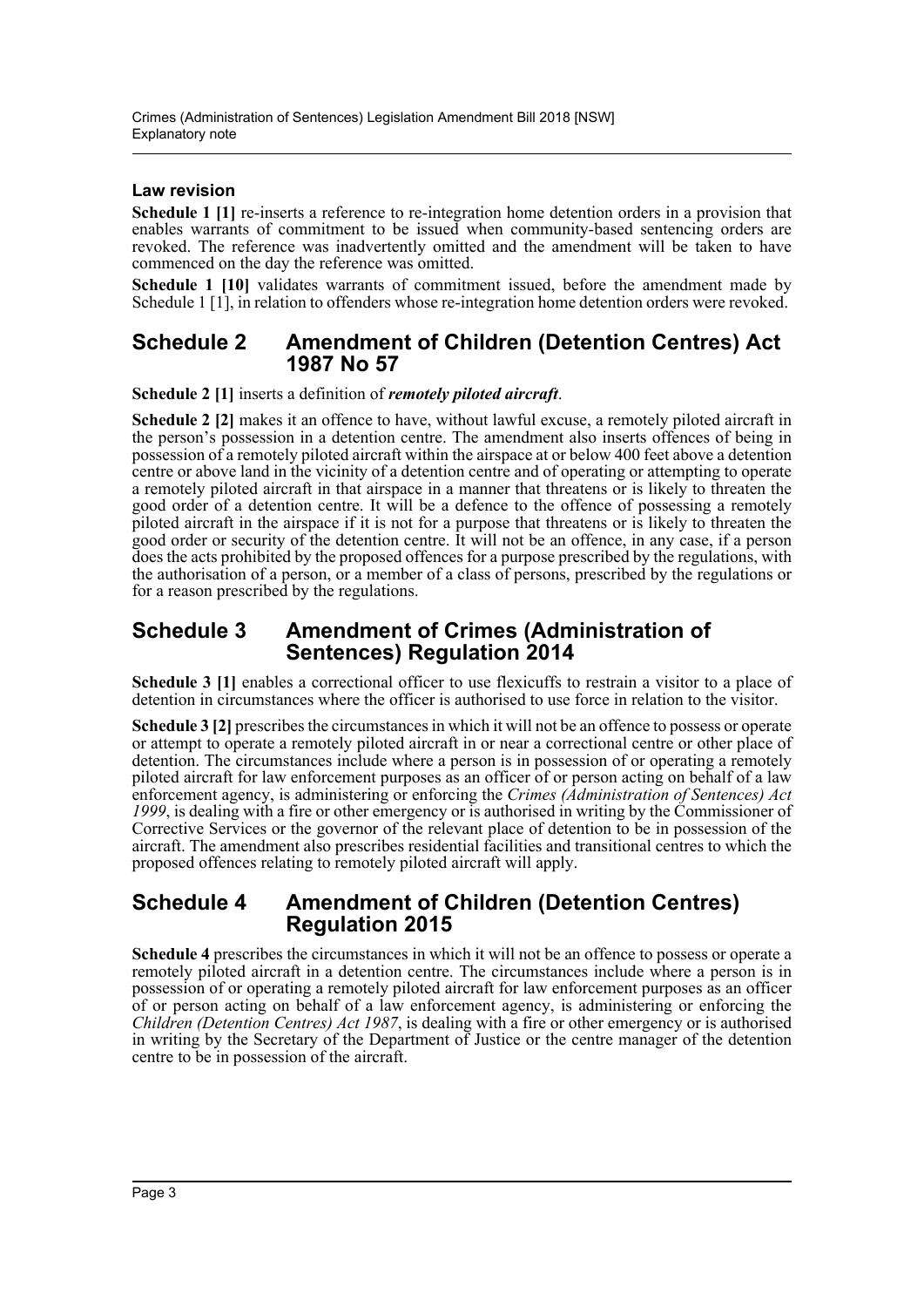First print



New South Wales

# **Crimes (Administration of Sentences) Legislation Amendment Bill 2018**

## **Contents**

|   |                                                                                   | Page         |
|---|-----------------------------------------------------------------------------------|--------------|
|   | Name of Act                                                                       | 2            |
| 2 | Commencement                                                                      | $\mathbf{2}$ |
|   | <b>Amendment of Crimes (Administration of Sentences) Act 1999</b><br><b>No 93</b> | 3            |
|   | Amendment of Children (Detention Centres) Act 1987 No 57                          | 8            |
|   | Amendment of Crimes (Administration of Sentences) Regulation<br>2014              | 10           |
|   | <b>Amendment of Children (Detention Centres) Regulation 2015</b>                  | 11           |
|   |                                                                                   |              |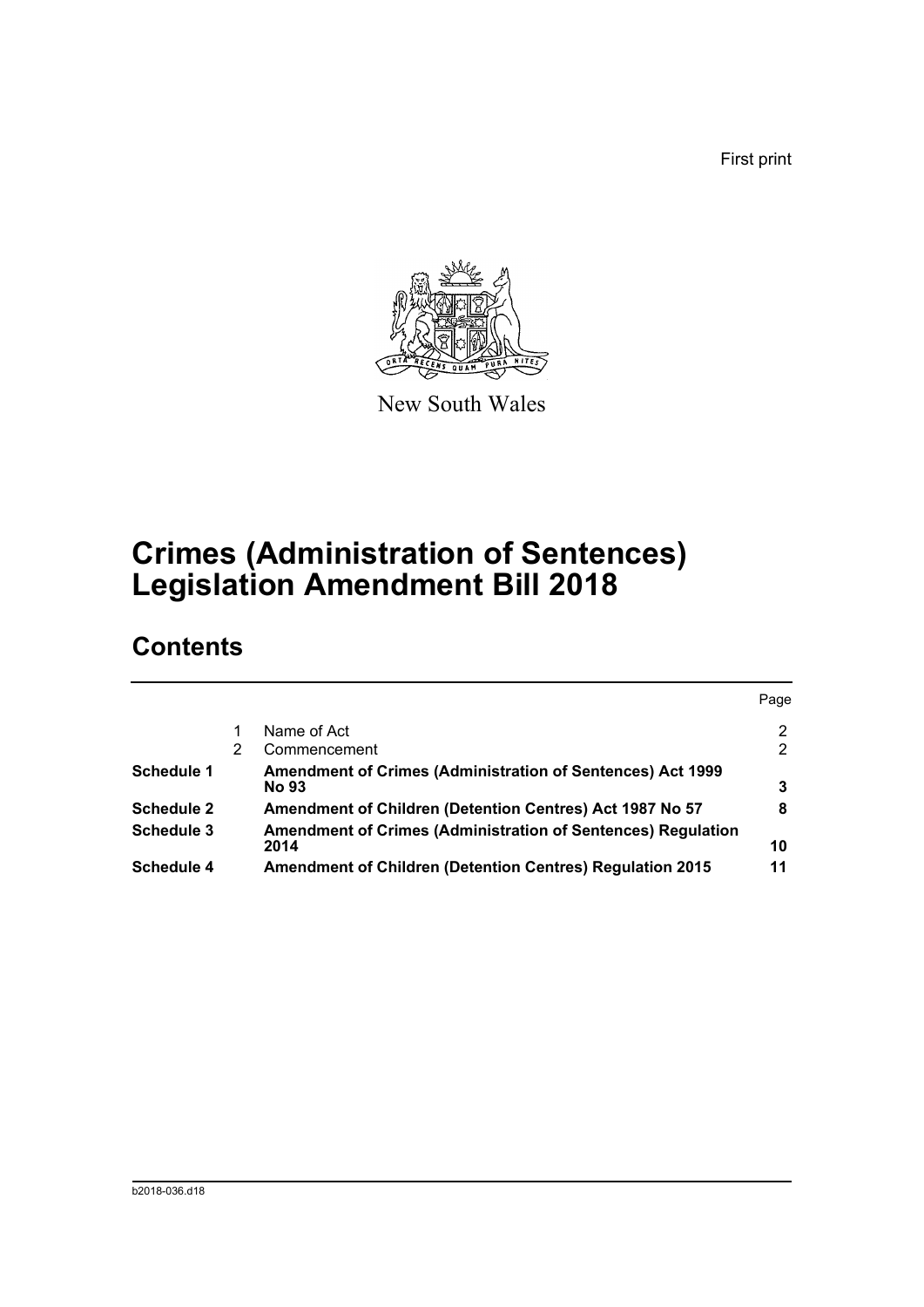

New South Wales

# **Crimes (Administration of Sentences) Legislation Amendment Bill 2018**

No , 2018

### **A Bill for**

An Act to amend the *Crimes (Administration of Sentences) Act 1999* and the *Children (Detention Centres) Act 1987* with respect to misconduct by correctional employees, the possession and operation of remotely piloted aircraft in airspace above, and in the immediate vicinity of, certain places of detention, and the use of force against visitors to places of detention; and for other purposes.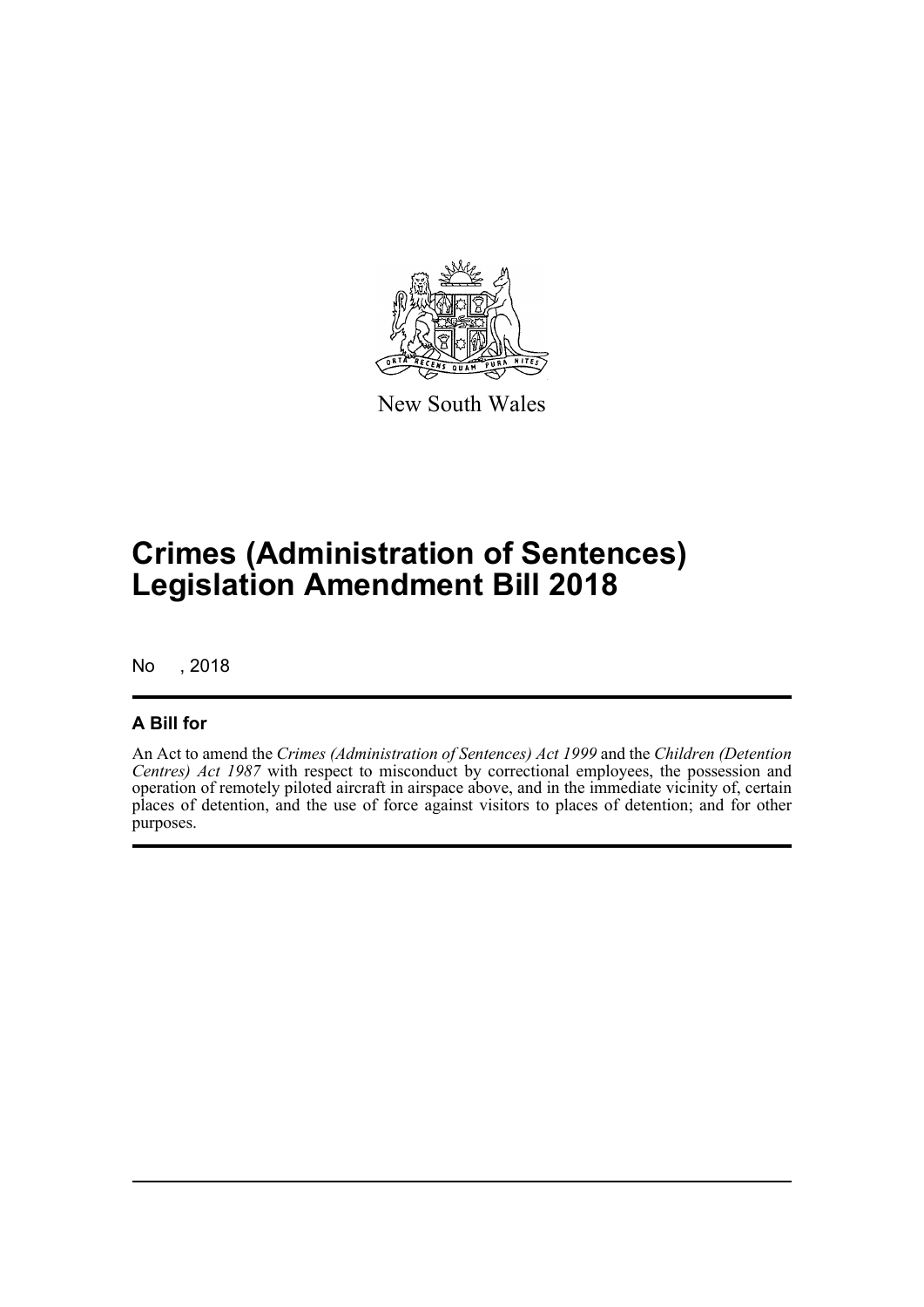<span id="page-5-1"></span><span id="page-5-0"></span>

|     | The Legislature of New South Wales enacts:                                                        |   |
|-----|---------------------------------------------------------------------------------------------------|---|
|     | Name of Act                                                                                       | 2 |
|     | This Act is the Crimes (Administration of Sentences) Legislation Amendment<br>Act 2018.           | З |
|     | <b>Commencement</b>                                                                               | 5 |
| (1) | This Act commences on the date of assent to this Act, except as provided by<br>subsection $(2)$ . | Е |
|     | Schedule 1 [1] is taken to have commenced on 24 September 2018.                                   | ٤ |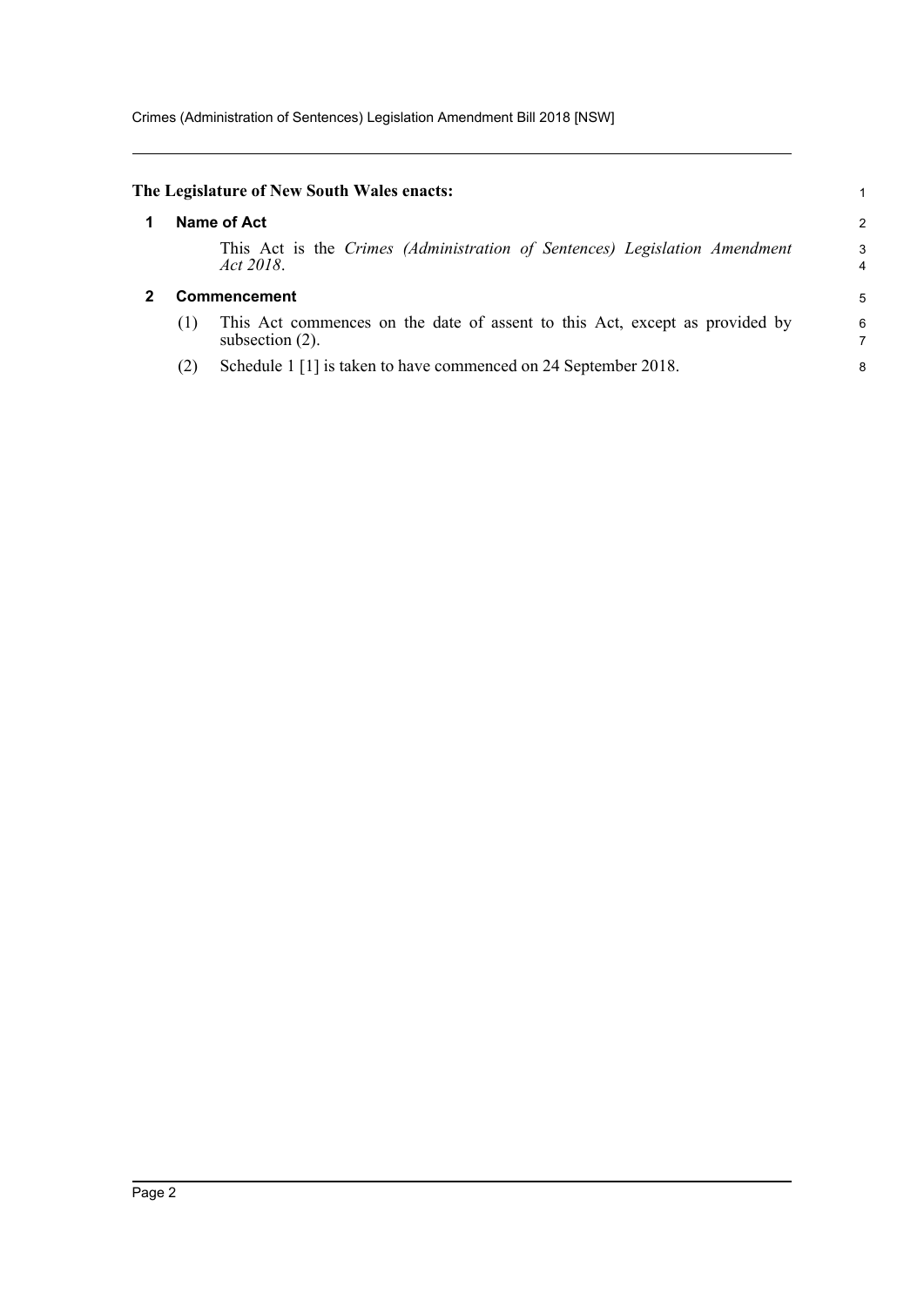<span id="page-6-0"></span>

|       | <b>Schedule 1</b> |                               |                    | <b>Amendment of Crimes (Administration of</b><br>Sentences) Act 1999 No 93                                                                                                                                                                                                                               | 1<br>$\overline{c}$  |  |
|-------|-------------------|-------------------------------|--------------------|----------------------------------------------------------------------------------------------------------------------------------------------------------------------------------------------------------------------------------------------------------------------------------------------------------|----------------------|--|
| [1]   |                   |                               |                    | Section 181 Warrants committing offenders to correctional centres                                                                                                                                                                                                                                        | 3                    |  |
|       |                   | section $181(1)$ .            |                    | Insert ", a re-integration home detention order" after "intensive correction order" in                                                                                                                                                                                                                   | 4<br>5               |  |
| $[2]$ |                   | <b>Part 11 Administration</b> |                    |                                                                                                                                                                                                                                                                                                          |                      |  |
|       |                   | Insert after Division 7:      |                    |                                                                                                                                                                                                                                                                                                          | 7                    |  |
|       |                   | <b>Division 8</b>             |                    | Relationships with inmates and other offenders                                                                                                                                                                                                                                                           | 8                    |  |
|       | 236P              |                               | <b>Definitions</b> |                                                                                                                                                                                                                                                                                                          | 9                    |  |
|       |                   | (1)                           |                    | In this Division:                                                                                                                                                                                                                                                                                        | 10                   |  |
|       |                   |                               |                    | <i>community-based order means:</i>                                                                                                                                                                                                                                                                      | 11                   |  |
|       |                   |                               | (a)                | a parole order, or                                                                                                                                                                                                                                                                                       | 12                   |  |
|       |                   |                               | (b)                | a community correction order, or                                                                                                                                                                                                                                                                         | 13                   |  |
|       |                   |                               | (c)                | an intensive correction order, or                                                                                                                                                                                                                                                                        | 14                   |  |
|       |                   |                               | (d)                | a conditional release order, or                                                                                                                                                                                                                                                                          | 15                   |  |
|       |                   |                               | (e)                | a re-integration home detention order, or                                                                                                                                                                                                                                                                | 16                   |  |
|       |                   |                               | (f)                | a suspended sentence order to which clause 76 of Schedule 2 to the<br>Crimes (Sentencing Procedure) Act 1999 applies.                                                                                                                                                                                    | 17<br>18             |  |
|       |                   |                               |                    | <i>correctional employee</i> means:                                                                                                                                                                                                                                                                      | 19                   |  |
|       |                   |                               | (a)                | a member of staff of Corrective Services NSW, or                                                                                                                                                                                                                                                         | 20                   |  |
|       |                   |                               | (b)                | a person who is employed at a managed correctional centre to perform<br>duties referred to in section 240 (1) (a), (b) or (c).                                                                                                                                                                           | 21<br>22             |  |
|       |                   |                               |                    | <i>inmate</i> includes a person who is subject to a compulsory drug treatment order<br>under Part 4A (including a person who is subject to a community supervision<br>order under that Part).                                                                                                            | 23<br>24<br>25       |  |
|       |                   |                               |                    | <i>intimate relationship</i> means a relationship between 2 or more persons<br>involving sexual conduct or other physical expressions of affection, or the<br>exchange of written or other communications of a sexual or intimate nature, or<br>all or any of those things.                              | 26<br>27<br>28<br>29 |  |
|       |                   |                               |                    | sexual conduct means sexual intercourse or other conduct of a sexual nature.                                                                                                                                                                                                                             | 30                   |  |
|       |                   |                               |                    | sexual intercourse has the same meaning as in Division 10 of Part 3 of the<br>Crimes Act 1900.                                                                                                                                                                                                           | 31<br>32             |  |
|       |                   | (2)                           |                    | For the purposes of this Division, and without limiting the definition of<br><i>intimate relationship</i> , a person who is married to another person or the de<br>facto partner of another person is taken to be in an intimate relationship with<br>the other person.                                  | 33<br>34<br>35<br>36 |  |
|       | 236Q              |                               |                    | <b>Misconduct offence</b>                                                                                                                                                                                                                                                                                | 37                   |  |
|       |                   | (1)                           |                    | A correctional employee (other than an employee referred to in subsection (2))<br>is guilty of an offence if the correctional employee engages in sexual conduct<br>or an intimate relationship with an inmate or a person who is subject to a<br>community-based order and the conduct or relationship: | 38<br>39<br>40<br>41 |  |
|       |                   |                               | (a)                | causes a risk or potential risk to the safety or security of a correctional<br>centre or correctional complex or to good order and discipline within a<br>correctional centre or correctional complex, or                                                                                                | 42<br>43<br>44       |  |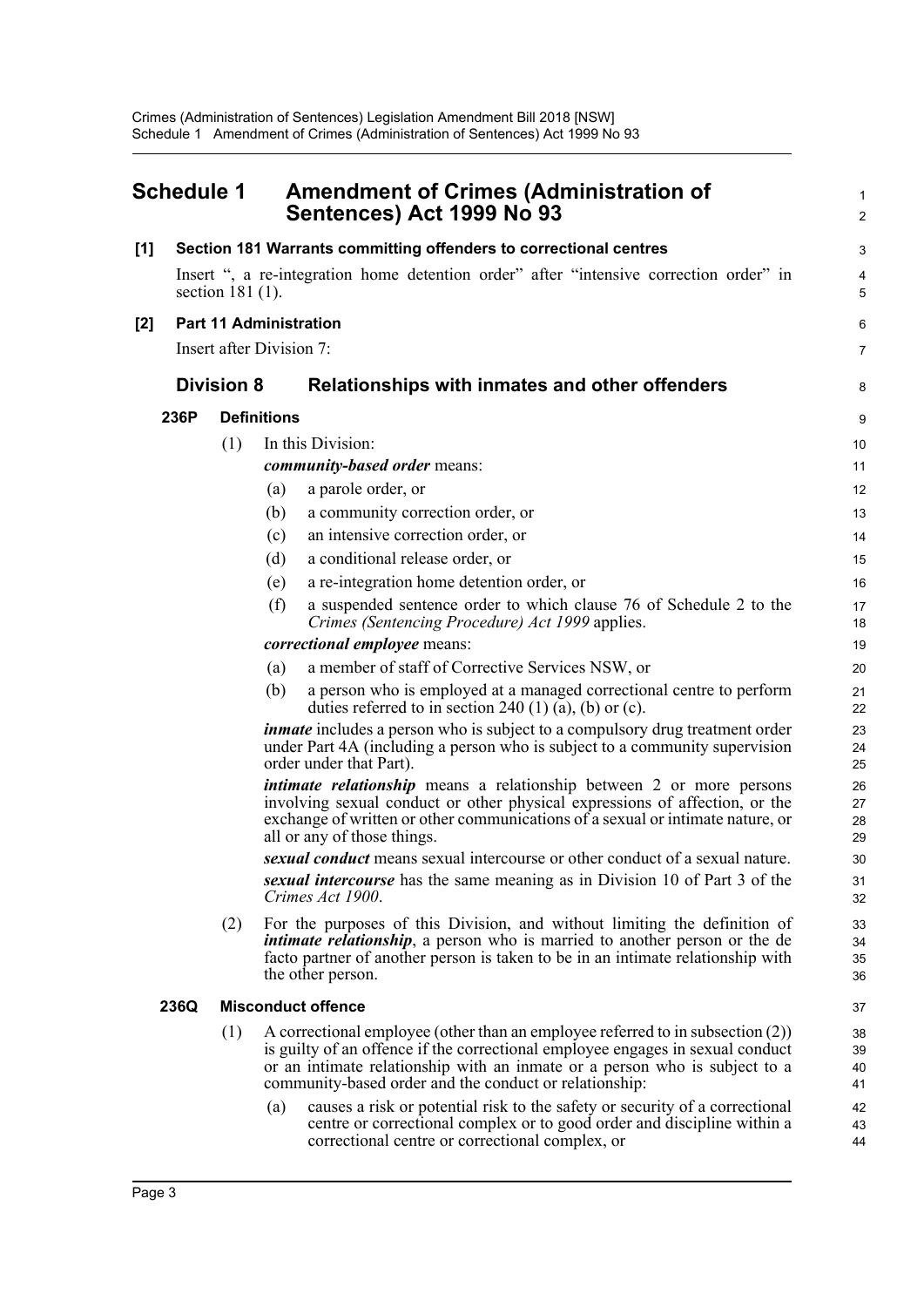|                     |              |     | (b)<br>compromises the proper administration of a sentence or a<br>community-based order.                                                                                                                                                                          | 2                    |
|---------------------|--------------|-----|--------------------------------------------------------------------------------------------------------------------------------------------------------------------------------------------------------------------------------------------------------------------|----------------------|
|                     |              |     | Maximum penalty: 20 penalty units, or imprisonment for 2 years, or both.                                                                                                                                                                                           | З                    |
|                     |              | (2) | It is not an offence under this section if a correctional employee did not know,                                                                                                                                                                                   |                      |
|                     |              |     | while the employee engaged in sexual conduct or an intimate relationship with<br>an inmate or person subject to a community-based order, that the other person                                                                                                     | $\epsilon$           |
|                     |              |     | was an inmate or subject to the order.                                                                                                                                                                                                                             | 7                    |
| $\left[3\right]$    |              |     | <b>Section 253A Definitions</b>                                                                                                                                                                                                                                    | ε                    |
|                     |              |     | Insert in alphabetical order:                                                                                                                                                                                                                                      | ς                    |
|                     |              |     | <i>remotely piloted aircraft</i> means an unmanned airborne craft, including a drone<br>or other remotely piloted, or otherwise controlled, airborne craft, part of a<br>remotely piloted aircraft and the remote control for a remotely piloted aircraft.         | 10<br>11<br>12       |
| [4]                 | excuse       |     | Section 253B Onus of proof regarding lawful authority, lawful excuse or reasonable                                                                                                                                                                                 | 13<br>14             |
|                     |              |     | Insert ", a lawful excuse" after "lawful authority".                                                                                                                                                                                                               | 15                   |
| $\lbrack 5 \rbrack$ |              |     | Sections 253FA and 253FB                                                                                                                                                                                                                                           | 16                   |
|                     |              |     | Insert after section 253F:                                                                                                                                                                                                                                         | 17                   |
|                     | 253FA        |     | Unlawful possession of remotely piloted aircraft                                                                                                                                                                                                                   | 18                   |
|                     |              | (1) | A person must not, without lawful excuse, have in the person's possession a<br>remotely piloted aircraft:                                                                                                                                                          | 19<br>20             |
|                     |              |     | in a correctional centre or correctional complex, or<br>(a)                                                                                                                                                                                                        | 21                   |
|                     |              |     | in any residential facility or transitional centre located within or near a<br>(b)<br>correctional centre or correctional complex prescribed by the<br>regulations for the purposes of this subsection.                                                            | 22<br>23<br>24       |
|                     |              |     | Maximum penalty: 20 penalty units, or imprisonment for 2 years, or both.                                                                                                                                                                                           | 25                   |
|                     |              | (2) | If a person is convicted of an offence under this section, the court may, in<br>addition to a penalty it may impose, make an order that the remotely piloted<br>aircraft be forfeited to the Crown, and the remotely piloted aircraft is forfeited<br>accordingly. | 26<br>27<br>28<br>29 |
|                     |              | (3) | It is not an offence under this section if a person is in possession of a remotely<br>piloted aircraft:                                                                                                                                                            | 30<br>31             |
|                     |              |     | (a) for a purpose prescribed by the regulations, or                                                                                                                                                                                                                | 32                   |
|                     |              |     | (b)<br>with the authorisation of a person or a member of a class of persons<br>prescribed by the regulations, or                                                                                                                                                   | 33<br>34             |
|                     |              |     | for any other reason prescribed by the regulations.<br>(c)                                                                                                                                                                                                         | 35                   |
|                     | <b>253FB</b> |     | Possession or operation of remotely piloted aircraft in prohibited airspace                                                                                                                                                                                        | 36                   |
|                     |              | (1) | A person must not be in possession of a remotely piloted aircraft within<br>prohibited airspace.                                                                                                                                                                   | 37<br>38             |
|                     |              |     | Maximum penalty: 20 penalty units, or imprisonment for 2 years, or both.                                                                                                                                                                                           | 39                   |
|                     |              | (2) | It is a defence to a prosecution for an offence under subsection (1) if the<br>defendant establishes that the possession was not for the purpose of<br>threatening the good order or security of detention premises.                                               | 40<br>41<br>42       |
|                     |              |     |                                                                                                                                                                                                                                                                    |                      |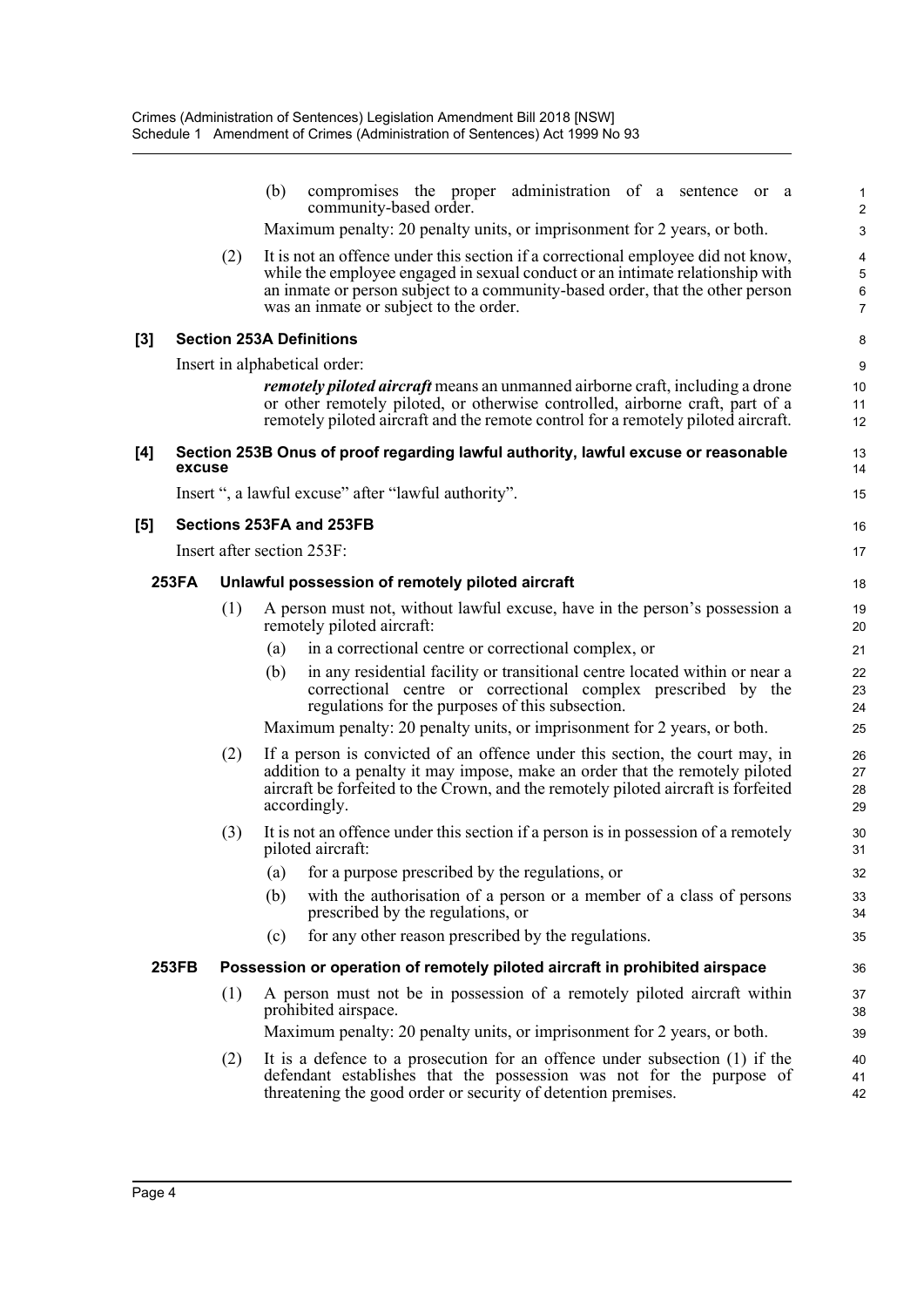|                     | (3)<br>A person must not, without lawful excuse, operate or attempt to operate a<br>remotely piloted aircraft within prohibited airspace in a way that threatens or<br>is likely to threaten the good order or security of detention premises.<br>Maximum penalty: 20 penalty units, or imprisonment for 2 years, or both. |     |                                                                                                                                                                      |                                                                                                                                                                                                                                                                                                                                                       |                            |  |  |
|---------------------|----------------------------------------------------------------------------------------------------------------------------------------------------------------------------------------------------------------------------------------------------------------------------------------------------------------------------|-----|----------------------------------------------------------------------------------------------------------------------------------------------------------------------|-------------------------------------------------------------------------------------------------------------------------------------------------------------------------------------------------------------------------------------------------------------------------------------------------------------------------------------------------------|----------------------------|--|--|
|                     |                                                                                                                                                                                                                                                                                                                            |     |                                                                                                                                                                      |                                                                                                                                                                                                                                                                                                                                                       | 4                          |  |  |
|                     |                                                                                                                                                                                                                                                                                                                            | (4) |                                                                                                                                                                      | It is not an offence under this section if a person is in possession of or operates<br>or attempts to operate a remotely piloted aircraft:                                                                                                                                                                                                            | 5<br>6                     |  |  |
|                     |                                                                                                                                                                                                                                                                                                                            |     | (a)                                                                                                                                                                  | for a purpose prescribed by the regulations, or                                                                                                                                                                                                                                                                                                       | 7                          |  |  |
|                     |                                                                                                                                                                                                                                                                                                                            |     | (b)                                                                                                                                                                  | with the authorisation of a person, or a member of a class of persons,<br>prescribed by the regulations, or                                                                                                                                                                                                                                           | 8<br>9                     |  |  |
|                     |                                                                                                                                                                                                                                                                                                                            |     | (c)                                                                                                                                                                  | for any other reason prescribed by the regulations.                                                                                                                                                                                                                                                                                                   | 10                         |  |  |
|                     |                                                                                                                                                                                                                                                                                                                            | (5) |                                                                                                                                                                      | In this section:                                                                                                                                                                                                                                                                                                                                      | 11                         |  |  |
|                     |                                                                                                                                                                                                                                                                                                                            |     |                                                                                                                                                                      | detention premises means:                                                                                                                                                                                                                                                                                                                             | 12                         |  |  |
|                     |                                                                                                                                                                                                                                                                                                                            |     | (a)                                                                                                                                                                  | a correctional centre, other than a police station or court cell complex in<br>which an offender is held in custody, or                                                                                                                                                                                                                               | 13<br>14                   |  |  |
|                     |                                                                                                                                                                                                                                                                                                                            |     | (b)                                                                                                                                                                  | a correctional complex, or                                                                                                                                                                                                                                                                                                                            | 15                         |  |  |
|                     |                                                                                                                                                                                                                                                                                                                            |     | (c)                                                                                                                                                                  | a residential facility or transitional centre located within or near a<br>correctional centre or correctional complex prescribed by the<br>regulations.                                                                                                                                                                                               | 16<br>17<br>18             |  |  |
|                     |                                                                                                                                                                                                                                                                                                                            |     | premises.                                                                                                                                                            | <i>operate a remotely piloted aircraft</i> means fly or otherwise use a remotely<br>piloted aircraft, including use a remotely piloted aircraft to photograph, film<br>or otherwise make or transmit a visual or audio recording of the whole or any<br>part of detention premises, or a person, thing or activity on or at detention                 | 19<br>20<br>21<br>22<br>23 |  |  |
|                     |                                                                                                                                                                                                                                                                                                                            |     |                                                                                                                                                                      | <i>prohibited airspace</i> means the airspace above detention premises, and above<br>the land in the immediate vicinity of detention premises, at or below 400 feet<br>above ground level.                                                                                                                                                            | 24<br>25<br>26             |  |  |
| [6]                 |                                                                                                                                                                                                                                                                                                                            |     |                                                                                                                                                                      | <b>Section 253J Conduct of search</b>                                                                                                                                                                                                                                                                                                                 | 27                         |  |  |
|                     |                                                                                                                                                                                                                                                                                                                            |     | Omit "or by a person of the same sex (being a non-correctional member of staff) under the<br>direction of the correctional officer concerned" from section 253J (4). |                                                                                                                                                                                                                                                                                                                                                       |                            |  |  |
| $\lbrack 7 \rbrack$ |                                                                                                                                                                                                                                                                                                                            |     |                                                                                                                                                                      | Sections 253MA and 253MB                                                                                                                                                                                                                                                                                                                              | 30                         |  |  |
|                     |                                                                                                                                                                                                                                                                                                                            |     |                                                                                                                                                                      | Insert after section 253M:                                                                                                                                                                                                                                                                                                                            | 31                         |  |  |
|                     | <b>253MA</b>                                                                                                                                                                                                                                                                                                               |     |                                                                                                                                                                      |                                                                                                                                                                                                                                                                                                                                                       |                            |  |  |
|                     |                                                                                                                                                                                                                                                                                                                            |     |                                                                                                                                                                      | Use of reasonable force-visitors                                                                                                                                                                                                                                                                                                                      | 32                         |  |  |
|                     |                                                                                                                                                                                                                                                                                                                            | (1) | purposes:                                                                                                                                                            | A correctional officer may use force to deal with a visitor for the following                                                                                                                                                                                                                                                                         | 33<br>34                   |  |  |
|                     |                                                                                                                                                                                                                                                                                                                            |     | (a)                                                                                                                                                                  | to protect the correctional officer or another person (including a<br>member of staff of Corrective Services NSW, an inmate or a member of<br>the public) from attack or harm, or imminent attack or harm, but only if<br>there are no other immediate or apparent means available for the<br>protection of the correctional officer or other person, | 35<br>36<br>37<br>38<br>39 |  |  |
|                     |                                                                                                                                                                                                                                                                                                                            |     | (b)                                                                                                                                                                  | to prevent damage to the place of detention or to any property within the<br>place of detention,                                                                                                                                                                                                                                                      | 40<br>41                   |  |  |
|                     |                                                                                                                                                                                                                                                                                                                            |     | (c)                                                                                                                                                                  | to prevent an unlawful attempt to enter the place of detention by force<br>or to free an inmate,                                                                                                                                                                                                                                                      | 42<br>43                   |  |  |
|                     |                                                                                                                                                                                                                                                                                                                            |     | (d)                                                                                                                                                                  | to remove the visitor from the place of detention, if the officer is<br>authorised to do so under the regulations.                                                                                                                                                                                                                                    | 44<br>45                   |  |  |
|                     |                                                                                                                                                                                                                                                                                                                            |     |                                                                                                                                                                      |                                                                                                                                                                                                                                                                                                                                                       |                            |  |  |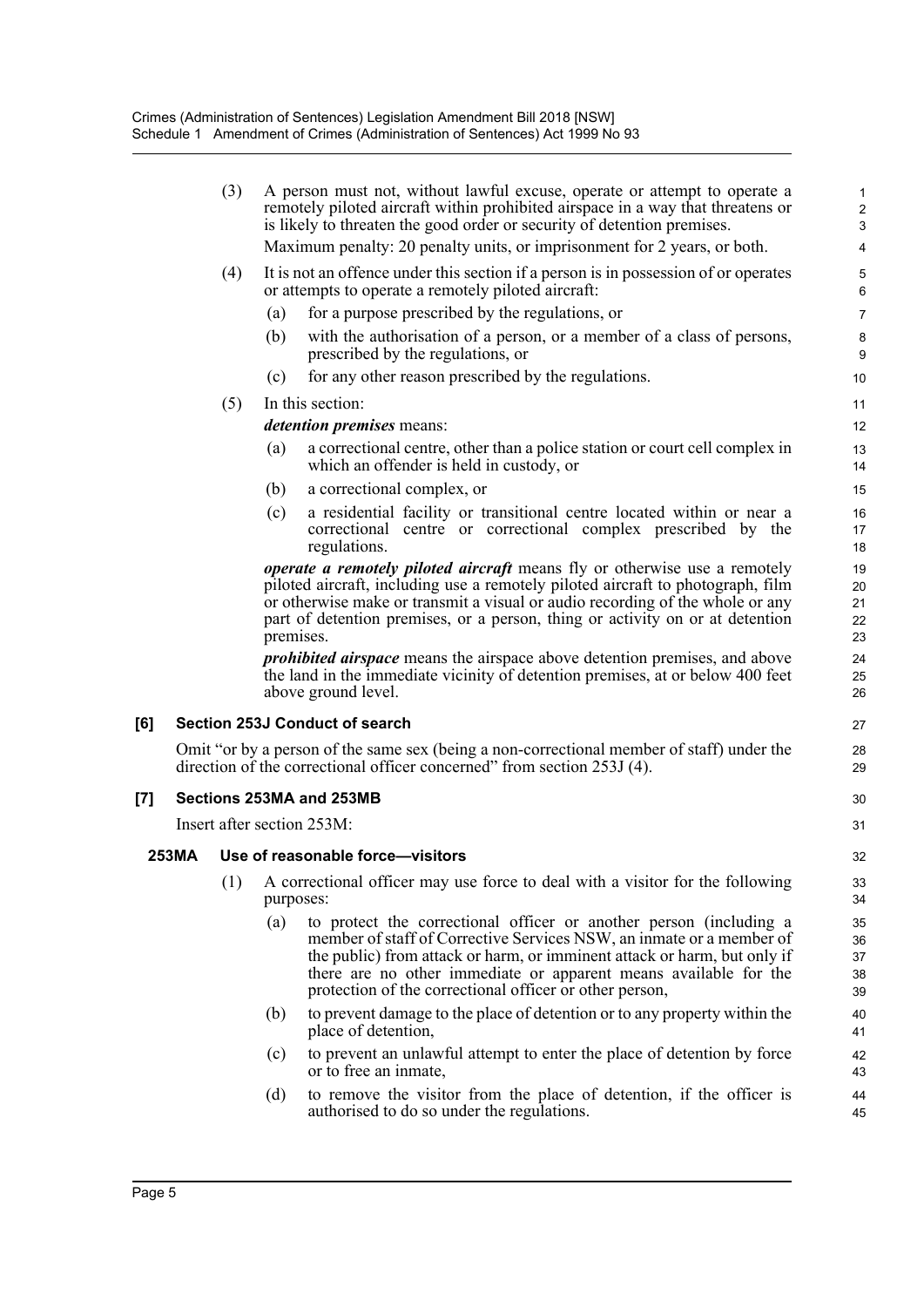|              |  | (2)                    |     | A correctional officer may use force to deal with a visitor for the purpose of<br>exercising a power under section 253I or any other provision of this Part.                                                                                                                                                                                       | 1<br>2                  |  |
|--------------|--|------------------------|-----|----------------------------------------------------------------------------------------------------------------------------------------------------------------------------------------------------------------------------------------------------------------------------------------------------------------------------------------------------|-------------------------|--|
|              |  |                        |     | Note. Section 253I confers powers on a correctional officer to arrest persons<br>suspected of committing an offence under this Part, to search persons, to detain them<br>and to seize things that are evidence of the commission of an offence under this Part<br>(including things that are prohibited to be brought into a place of detention). | ς<br>Α<br>$\frac{5}{6}$ |  |
|              |  | (3)                    |     | The nature and extent of the force that may be used in relation to a visitor are<br>to be dictated by circumstances, subject to the following:                                                                                                                                                                                                     | 7<br>ε                  |  |
|              |  |                        | (a) | the force used must not exceed the force that is reasonably necessary for<br>protection, or to maintain the good order and security of a place of<br>detention, having due regard to the personal safety of correctional<br>officers and others,                                                                                                   | ξ<br>10<br>11<br>12     |  |
|              |  |                        | (b) | the infliction of injury on a visitor is to be avoided if at all possible,                                                                                                                                                                                                                                                                         | 13                      |  |
|              |  |                        | (c) | if a visitor is restrained—once the visitor is satisfactorily restrained, no<br>further force must be used on the visitor other than the force reasonably<br>necessary to maintain that restraint.                                                                                                                                                 | 14<br>15<br>16          |  |
|              |  | (4)                    |     | A correctional officer may use handcuffs, or other equipment prescribed by<br>the regulations, for the purpose of restraining a visitor, but only if it is<br>reasonably necessary in the circumstances.                                                                                                                                           | 17<br>18<br>19          |  |
|              |  | (5)                    |     | This section is in addition to section 253L.                                                                                                                                                                                                                                                                                                       | 20                      |  |
| <b>253MB</b> |  | Report on use of force |     |                                                                                                                                                                                                                                                                                                                                                    |                         |  |
|              |  | (1)                    |     | Any correctional officer who uses force on a visitor must, as soon as<br>reasonably practicable, give a report about the use of force to the governor of<br>the place of detention.                                                                                                                                                                | 22<br>23<br>24          |  |
|              |  | (2)                    |     | The report must:                                                                                                                                                                                                                                                                                                                                   | 25                      |  |
|              |  |                        | (a) | be in writing, and                                                                                                                                                                                                                                                                                                                                 | 26                      |  |
|              |  |                        | (b) | specify the name of the visitor and the name of the correctional officer<br>involved in the use of force, and                                                                                                                                                                                                                                      | 27<br>28                |  |
|              |  |                        | (c) | specify the location where the force was used, and                                                                                                                                                                                                                                                                                                 | 29                      |  |
|              |  |                        | (d) | describe the nature of the force used and the circumstances requiring its<br>use, and                                                                                                                                                                                                                                                              | 3 <sub>C</sub><br>31    |  |
|              |  |                        | (e) | be signed by the correctional officer involved in the use of force.                                                                                                                                                                                                                                                                                | 32                      |  |
| [8]          |  | correctional officer   |     | Section 253Q No personal liability for person conducting search under direction of                                                                                                                                                                                                                                                                 | 33<br>34                |  |
|              |  | Omit the section.      |     |                                                                                                                                                                                                                                                                                                                                                    | 35                      |  |
| [9]          |  |                        |     | Section 253R Time within which proceedings must be taken                                                                                                                                                                                                                                                                                           | 36                      |  |
|              |  |                        |     | Insert at the end of the section:                                                                                                                                                                                                                                                                                                                  | 37                      |  |
|              |  | (2)                    |     | Despite subsection (1), proceedings for an offence under section 253FA or<br>253FB must be commenced not later than 2 years from the time the facts first<br>come to the knowledge of the Commissioner.                                                                                                                                            | 38<br>39<br>40          |  |
|              |  |                        |     |                                                                                                                                                                                                                                                                                                                                                    |                         |  |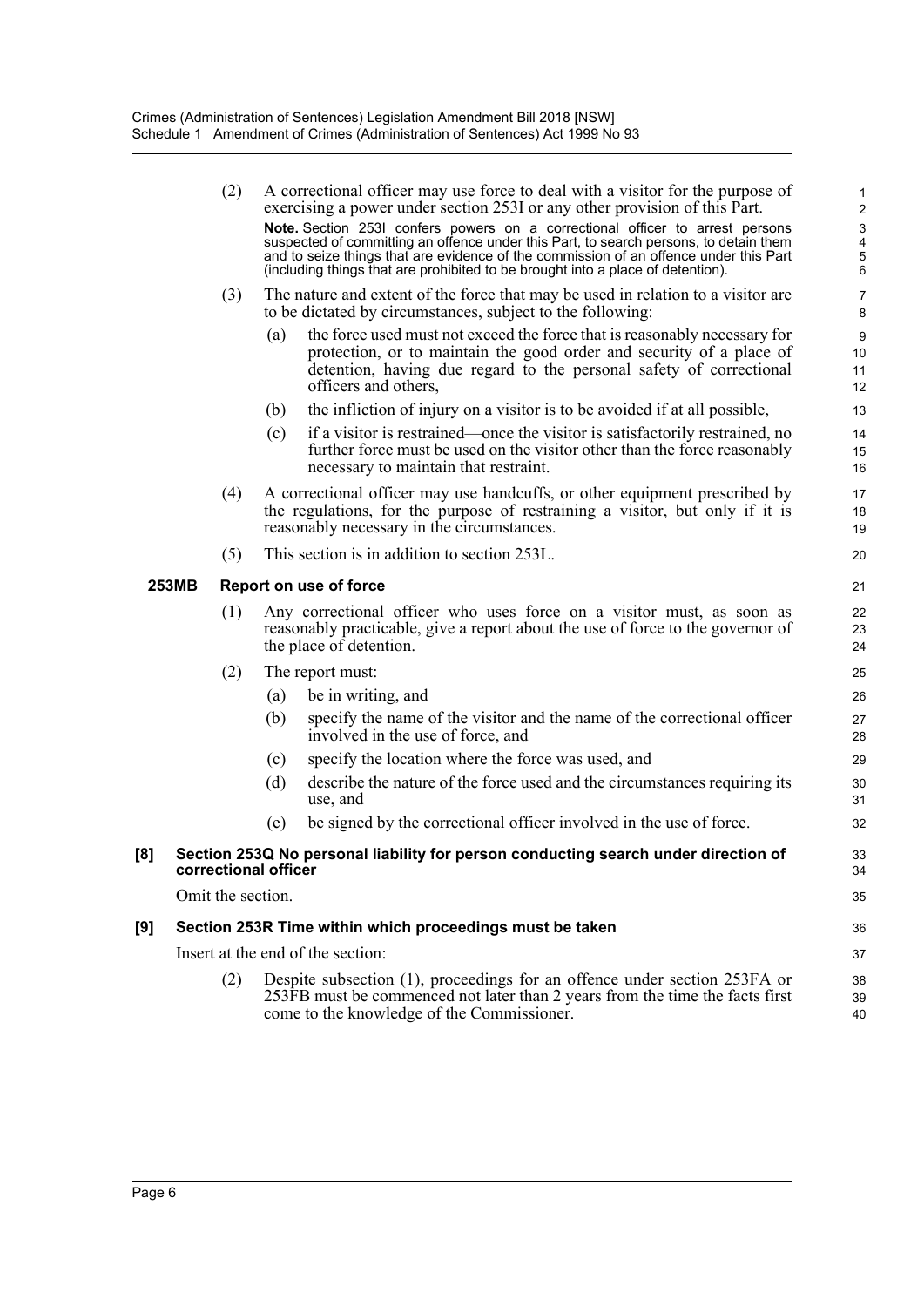| $[10]$ | Schedule 5 Savings, transitional and other provisions<br>Insert at the end of the Schedule, with appropriate Part and clause numbering: |                                                                                                                                                                              |                |
|--------|-----------------------------------------------------------------------------------------------------------------------------------------|------------------------------------------------------------------------------------------------------------------------------------------------------------------------------|----------------|
|        | <b>Part</b>                                                                                                                             | <b>Provisions consequent on enactment of Crimes</b><br>(Administration of Sentences) Legislation<br><b>Amendment Act 2018</b>                                                | 3<br>4<br>5    |
|        |                                                                                                                                         | Warrants of commitment relating to offenders subject to re-integration home<br>detention orders                                                                              | $\frac{6}{7}$  |
|        | (1)                                                                                                                                     | This clause applies to a warrant of commitment issued under section 181 for<br>an offender after the revocation of a re-integration home detention order that<br>was issued: | 8<br>9<br>10   |
|        |                                                                                                                                         | on or after 24 September 2018, and<br>(a)<br>before the amendment of that section by the Crimes (Administration of<br>(b)<br>Sentences) Legislation Amendment Act 2018.      | 11<br>12<br>13 |
|        | (2)                                                                                                                                     | The warrant is taken to be valid and to have always been valid, if it would have<br>been valid if issued on or after the amendment of the section by that Act.               | 14<br>15       |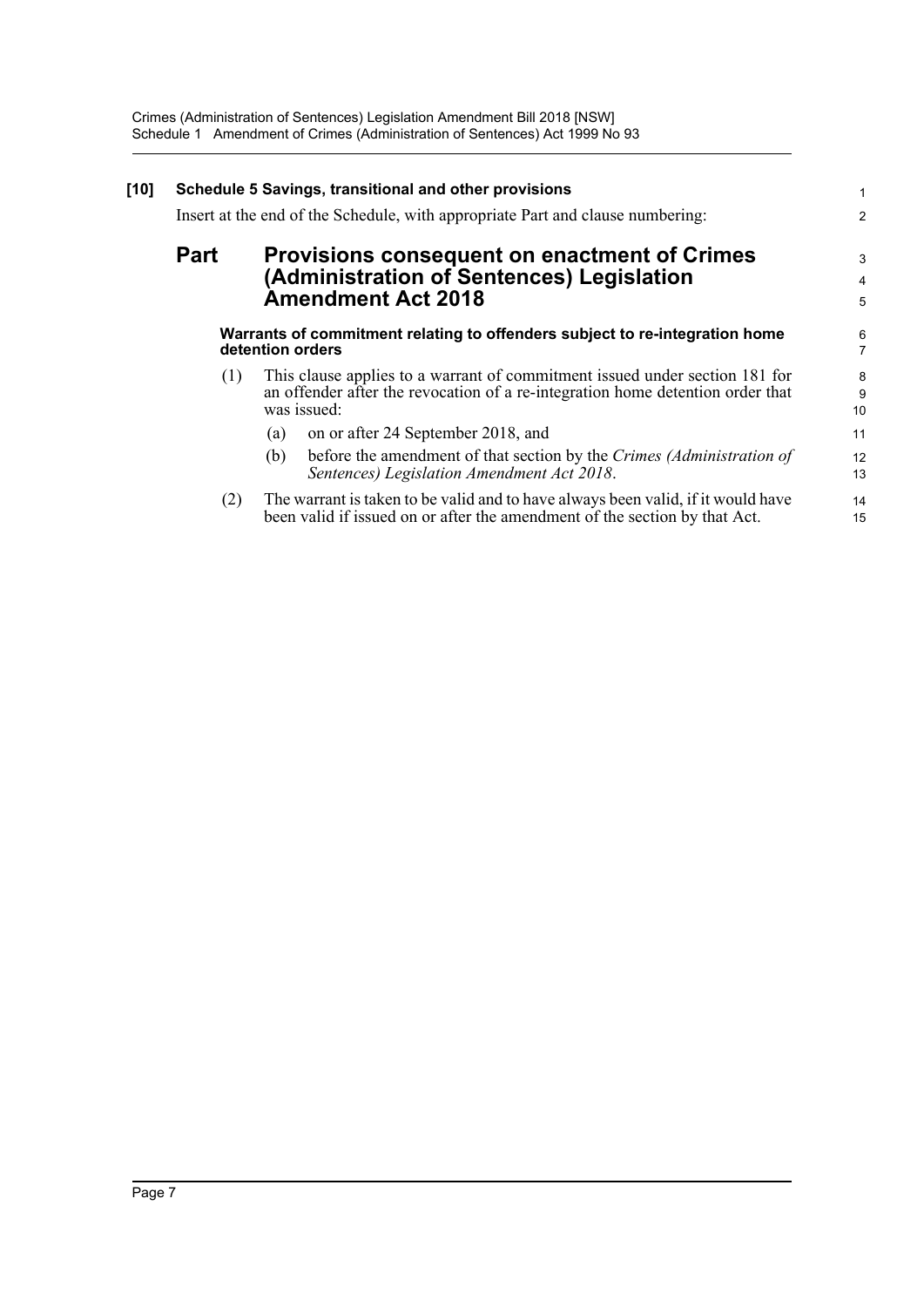<span id="page-11-0"></span>

| <b>Schedule 2</b> |             |                     | <b>Amendment of Children (Detention Centres) Act</b><br>1987 No 57                                                                                                                                                                                                                                                                                                                         |                            |
|-------------------|-------------|---------------------|--------------------------------------------------------------------------------------------------------------------------------------------------------------------------------------------------------------------------------------------------------------------------------------------------------------------------------------------------------------------------------------------|----------------------------|
| [1]               |             | <b>Section 32AB</b> |                                                                                                                                                                                                                                                                                                                                                                                            | 3                          |
|                   |             |                     | Insert before section 33:                                                                                                                                                                                                                                                                                                                                                                  | 4                          |
|                   | 32AB        | <b>Definition</b>   |                                                                                                                                                                                                                                                                                                                                                                                            | 5                          |
|                   |             |                     | In this Part:                                                                                                                                                                                                                                                                                                                                                                              | 6                          |
|                   |             |                     | <i>remotely piloted aircraft</i> means an unmanned airborne craft, including a drone<br>or other remotely piloted, or otherwise controlled, airborne craft, part of a<br>remotely piloted aircraft and the remote control for a remotely piloted aircraft.                                                                                                                                 | $\overline{7}$<br>8<br>9   |
| [2]               |             |                     | <b>Sections 37CA and 37CB</b>                                                                                                                                                                                                                                                                                                                                                              | 10                         |
|                   |             |                     | Insert after section 37C:                                                                                                                                                                                                                                                                                                                                                                  | 11                         |
|                   | <b>37CA</b> |                     | Unlawful possession of remotely piloted aircraft                                                                                                                                                                                                                                                                                                                                           | 12                         |
|                   |             | (1)                 | A person who, without lawful excuse, has in the person's possession a<br>remotely piloted aircraft in a detention centre is guilty of an offence and is<br>liable to a penalty not exceeding 20 penalty units, or imprisonment for a period<br>not exceeding 2 years, or both.                                                                                                             | 13<br>14<br>15<br>16       |
|                   |             | (2)                 | It is not an offence under this section if a person is in possession of a remotely<br>piloted aircraft:                                                                                                                                                                                                                                                                                    | 17<br>18                   |
|                   |             |                     | for a purpose prescribed by the regulations, or<br>(a)                                                                                                                                                                                                                                                                                                                                     | 19                         |
|                   |             |                     | with the authorisation of a person or a member of a class of persons<br>(b)<br>prescribed by the regulations, or                                                                                                                                                                                                                                                                           | 20<br>21                   |
|                   |             |                     | for any other reason prescribed by the regulations.<br>(c)                                                                                                                                                                                                                                                                                                                                 | 22                         |
|                   | <b>37CB</b> |                     | Possession or operation of remotely piloted aircraft in prohibited airspace                                                                                                                                                                                                                                                                                                                | 23                         |
|                   |             | (1)                 | A person who is in possession of a remotely piloted aircraft within prohibited<br>airspace is guilty of an offence and is liable to a penalty not exceeding<br>20 penalty units, or imprisonment for a period not exceeding 2 years, or both.                                                                                                                                              | 24<br>25<br>26             |
|                   |             | (2)                 | It is a defence to a prosecution for an offence under subsection $(1)$ if the<br>defendant establishes that the possession was not for the purpose of<br>threatening the good order or security of a detention centre.                                                                                                                                                                     | 27<br>28<br>29             |
|                   |             | (3)                 | A person who, without lawful excuse, operates or attempts to operate a<br>remotely piloted aircraft within prohibited airspace in a way that threatens or<br>is likely to threaten the good order or security of a detention centre, is guilty<br>of an offence and is liable to a penalty not exceeding 20 penalty units, or<br>imprisonment for a period not exceeding 2 years, or both. | 30<br>31<br>32<br>33<br>34 |
|                   |             | (4)                 | It is not an offence under this section if a person is in possession of or operates<br>or attempts to operate a remotely piloted aircraft:                                                                                                                                                                                                                                                 | 35<br>36                   |
|                   |             |                     | for a purpose prescribed by the regulations, or<br>(a)                                                                                                                                                                                                                                                                                                                                     | 37                         |
|                   |             |                     | (b)<br>with the authorisation of a person, or a member of a class of persons,<br>prescribed by the regulations, or                                                                                                                                                                                                                                                                         | 38<br>39                   |
|                   |             |                     | for any other reason prescribed by the regulations.<br>(c)                                                                                                                                                                                                                                                                                                                                 | 40                         |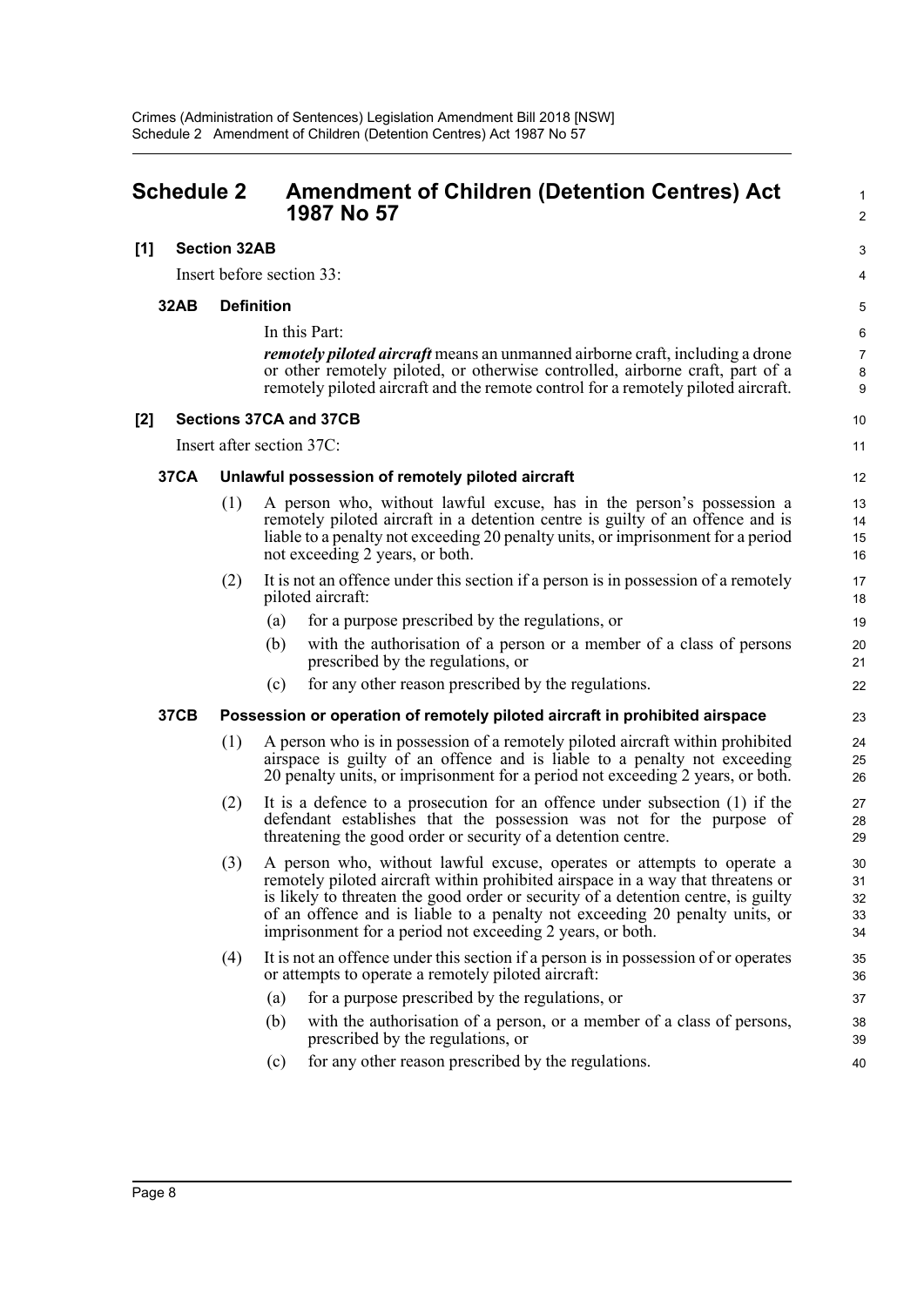(5) In this section: 1

*operate a remotely piloted aircraft* means fly or otherwise use a remotely 2 piloted aircraft, including use a remotely piloted aircraft to photograph, film 3 or otherwise make or transmit a visual or audio recording of the whole or any part of a detention centre, or a person, thing or activity on or at a detention part of a detention centre, or a person, thing or activity on or at a detention 5<br>centre. centre.

*prohibited airspace* means the airspace above any detention centre, and above 7 the land in the immediate vicinity of a detention centre, at or below 400 feet 8 above ground level.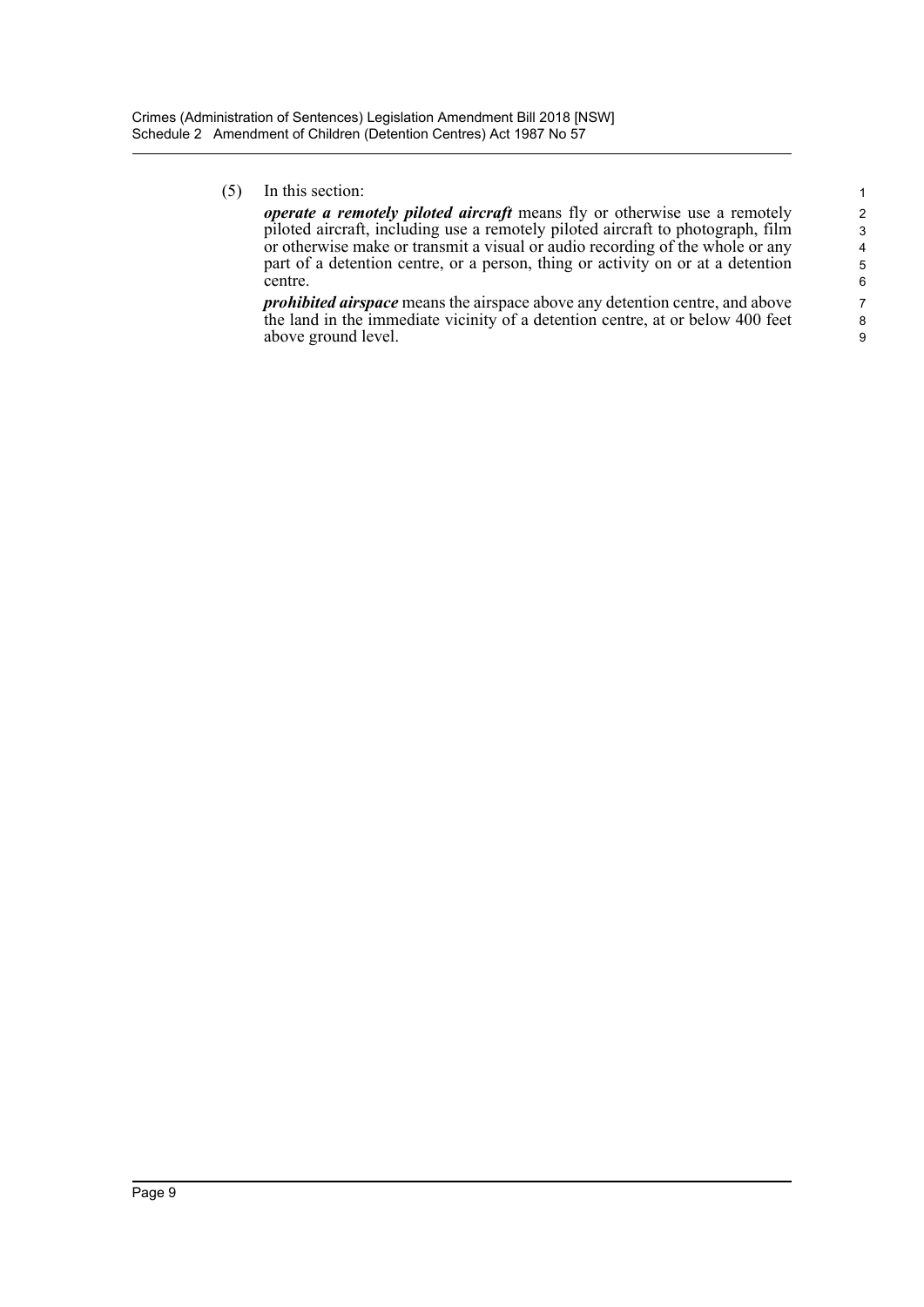<span id="page-13-0"></span>

| <b>Schedule 3</b> |                    |     |                                                  | <b>Amendment of Crimes (Administration of</b><br><b>Sentences) Regulation 2014</b>                                                                                                                                                             |                      |
|-------------------|--------------------|-----|--------------------------------------------------|------------------------------------------------------------------------------------------------------------------------------------------------------------------------------------------------------------------------------------------------|----------------------|
| [1]               | <b>Clause 319B</b> |     |                                                  |                                                                                                                                                                                                                                                |                      |
|                   |                    |     | Insert after clause 319A:                        |                                                                                                                                                                                                                                                |                      |
|                   | 319B               |     |                                                  | Powers of correctional officers—restraint of visitors                                                                                                                                                                                          |                      |
|                   |                    |     |                                                  | For the purposes of section 253MA (4) of the Act, flexicuffs are prescribed.                                                                                                                                                                   | Е                    |
| [2]               |                    |     | <b>Clauses 322A-322C</b>                         |                                                                                                                                                                                                                                                | 7                    |
|                   |                    |     | Insert after clause 322:                         |                                                                                                                                                                                                                                                | ε                    |
|                   | 322A               |     | Unlawful possession of remotely piloted aircraft |                                                                                                                                                                                                                                                | ς                    |
|                   |                    | (1) | are prescribed:                                  | For the purposes of section $253FA(3)$ (a) of the Act, the following purposes                                                                                                                                                                  | 10<br>11             |
|                   |                    |     | (a)                                              | law enforcement, in the person's capacity as an officer of, or person<br>acting on behalf of, a law enforcement agency,                                                                                                                        | 12<br>13             |
|                   |                    |     | (b)                                              | administering or enforcing the Act,                                                                                                                                                                                                            | 14                   |
|                   |                    |     | (c)                                              | dealing with a fire or other emergency.                                                                                                                                                                                                        | 15                   |
|                   |                    | (2) | prescribed.                                      | For the purposes of section $253FA(3)$ (b) of the Act, authorisation in writing<br>by the Commissioner or the governor of the relevant correctional centre or<br>correctional complex to be in possession of the remotely piloted aircraft is  | 16<br>17<br>18<br>19 |
|                   | 322B               |     | prohibited airspace                              | Unlawful possession and operation of remotely piloted aircraft within                                                                                                                                                                          | 20<br>21             |
|                   |                    | (1) | are prescribed:                                  | For the purposes of section $253FB$ (4) (a) of the Act, the following purposes                                                                                                                                                                 | 22<br>23             |
|                   |                    |     | (a)                                              | law enforcement, in the person's capacity as an officer of, or person<br>acting on behalf of, a law enforcement agency,                                                                                                                        | 24<br>25             |
|                   |                    |     | (b)                                              | administering or enforcing the Act,                                                                                                                                                                                                            | 26                   |
|                   |                    |     | (c)                                              | dealing with a fire or other emergency.                                                                                                                                                                                                        | 27                   |
|                   |                    | (2) | prescribed.                                      | For the purposes of section $253FB$ (4) (b) of the Act, authorisation in writing<br>by the Commissioner or the governor of the relevant correctional centre or<br>correctional complex to be in possession of the remotely piloted aircraft is | 28<br>29<br>30<br>31 |
|                   | 322C               |     | Remotely piloted aircraft-detention premises     |                                                                                                                                                                                                                                                | 32                   |
|                   |                    |     | transitional centres are prescribed:             | For the purposes of paragraph (c) of the definition of <i>detention premises</i> in<br>section 253FB (5) of the Act, the following residential facilities and                                                                                  | 33<br>34<br>35       |
|                   |                    |     | (a)                                              | Bolwara Transitional Centre, Emu Plains,                                                                                                                                                                                                       | 36                   |
|                   |                    |     | (b)                                              | Miruma residential facility, Cessnock,                                                                                                                                                                                                         | 37                   |
|                   |                    |     | (c)                                              | Nunyara Community Offender Support Program Centre, Malabar.                                                                                                                                                                                    | 38                   |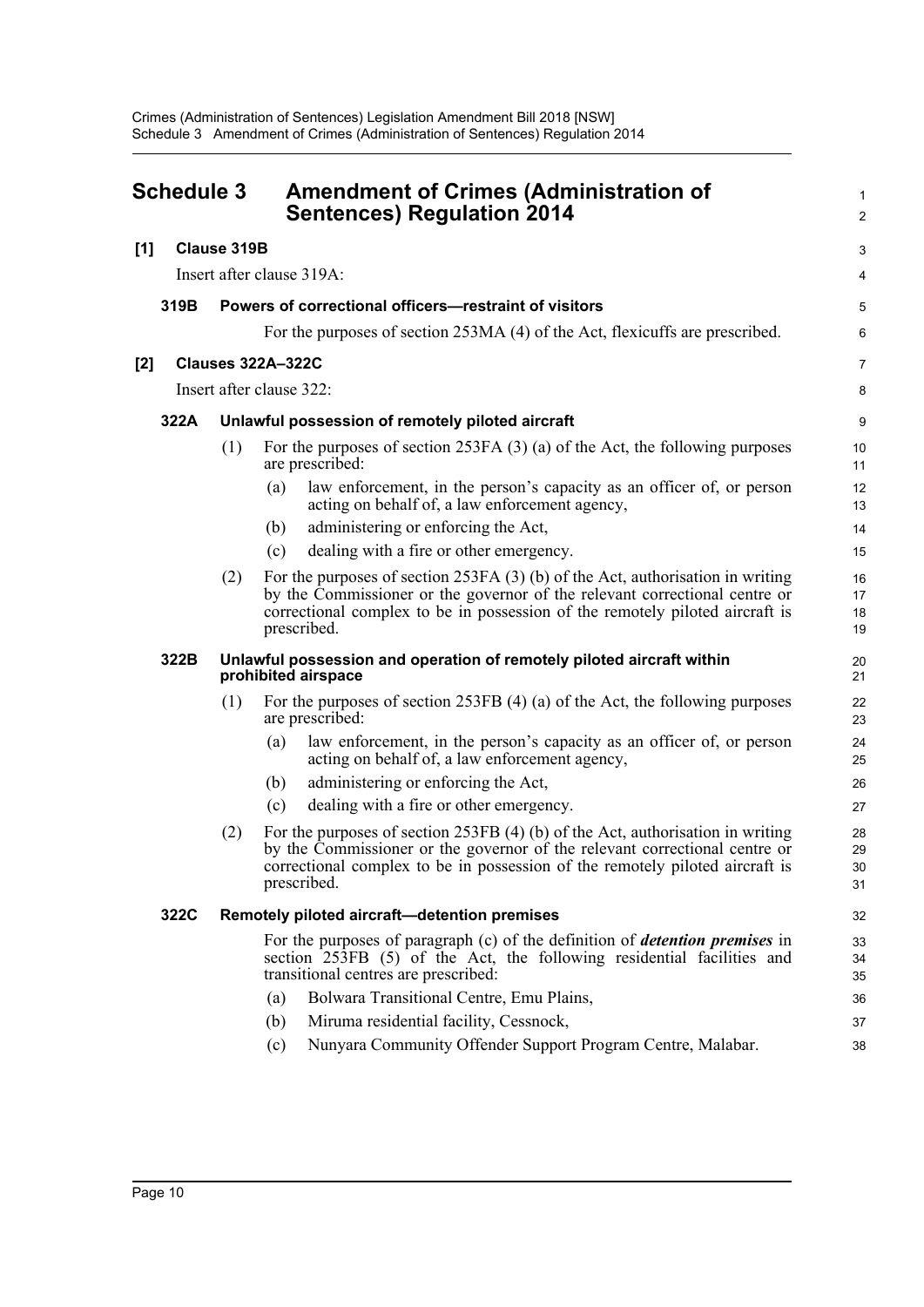<span id="page-14-0"></span>

| <b>Schedule 4</b> |                                                                                              |                                                                                                | <b>Amendment of Children (Detention Centres)</b><br><b>Regulation 2015</b>                                                                                                                                                       | 2                    |
|-------------------|----------------------------------------------------------------------------------------------|------------------------------------------------------------------------------------------------|----------------------------------------------------------------------------------------------------------------------------------------------------------------------------------------------------------------------------------|----------------------|
|                   |                                                                                              | Clauses 153A and 153B                                                                          |                                                                                                                                                                                                                                  |                      |
|                   | Insert after clause 153:                                                                     |                                                                                                |                                                                                                                                                                                                                                  | 4                    |
| 153A              |                                                                                              |                                                                                                | Unlawful possession of remotely piloted aircraft                                                                                                                                                                                 | 5                    |
|                   | (1)                                                                                          | For the purposes of section $37CA(2)(a)$ of the Act, the following purposes are<br>prescribed: |                                                                                                                                                                                                                                  |                      |
|                   |                                                                                              | (a)                                                                                            | law enforcement, in the person's capacity as an officer of, or person<br>acting on behalf of, a law enforcement agency,                                                                                                          | ε<br>ć               |
|                   |                                                                                              | (b)                                                                                            | administering or enforcing the Act,                                                                                                                                                                                              | 1 <sup>C</sup>       |
|                   |                                                                                              | (c)                                                                                            | dealing with a fire or other emergency.                                                                                                                                                                                          | 11                   |
|                   | (2)                                                                                          |                                                                                                | For the purposes of section $37CA(2)$ (b) of the Act, authorisation in writing<br>by the Secretary or the centre manager of the relevant detention centre to be in<br>possession of the remotely piloted aircraft is prescribed. | 12<br>13<br>14       |
|                   | (3)                                                                                          |                                                                                                | In this clause and clause 153B:                                                                                                                                                                                                  | 15                   |
|                   |                                                                                              |                                                                                                | law enforcement agency means any of the following:                                                                                                                                                                               | 16                   |
|                   |                                                                                              | (a)                                                                                            | the NSW Police Force, or the police force of another State or a<br>Territory,                                                                                                                                                    | 17<br>18             |
|                   |                                                                                              | (b)                                                                                            | the New South Wales Crime Commission,                                                                                                                                                                                            | 1 <sup>c</sup>       |
|                   |                                                                                              | (c)                                                                                            | the Australian Federal Police,                                                                                                                                                                                                   | 20                   |
|                   |                                                                                              | (d)                                                                                            | the Australian Criminal Intelligence Commission,                                                                                                                                                                                 | 21                   |
|                   |                                                                                              | (e)                                                                                            | the Director of Public Prosecutions of New South Wales, of another<br>State or a Territory or of the Commonwealth,                                                                                                               | 22<br>23             |
|                   |                                                                                              | (f)                                                                                            | the Law Enforcement Conduct Commission,                                                                                                                                                                                          | 24                   |
|                   |                                                                                              | (g)                                                                                            | the Independent Commission Against Corruption,                                                                                                                                                                                   | 25                   |
|                   |                                                                                              | (h)                                                                                            | the Department of Justice.                                                                                                                                                                                                       | 26                   |
| 153B              | Unlawful possession and operation of remotely piloted aircraft within<br>prohibited airspace |                                                                                                |                                                                                                                                                                                                                                  | 27<br>28             |
|                   | (1)                                                                                          |                                                                                                | For the purposes of section $37CB(4)(a)$ of the Act, the following purposes are<br>prescribed:                                                                                                                                   | 29<br>3 <sub>C</sub> |
|                   |                                                                                              | (a)                                                                                            | law enforcement, in the person's capacity as an officer of, or person<br>acting on behalf of, a law enforcement agency,                                                                                                          | 31<br>32             |
|                   |                                                                                              | (b)                                                                                            | administering or enforcing the Act,                                                                                                                                                                                              | 33                   |
|                   |                                                                                              | (c)                                                                                            | dealing with a fire or other emergency.                                                                                                                                                                                          | 34                   |